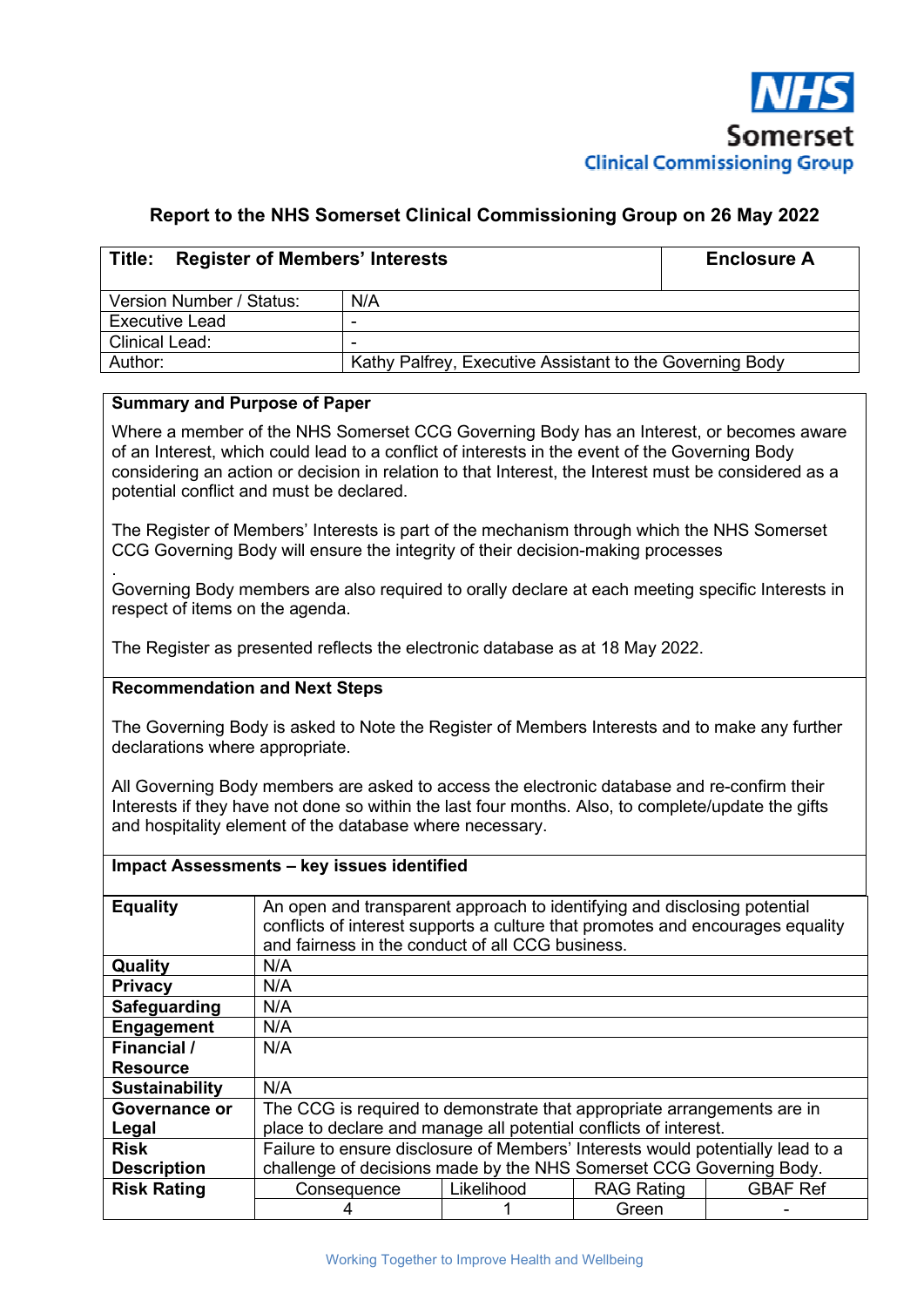

## **REGISTER OF INTERESTS**

# **Governing Body as at 18 May 2022**

| Last<br>name | <b>First</b><br>name | <b>Job Title</b>                 | <b>Interest Type</b>          | <b>Description Of</b><br><b>Interest</b>                                                    | <b>From</b><br><b>Date</b> | <b>End Date Actions To</b><br><b>Mitigate Risk</b>                                 | Last Sign<br>Off | <b>User Committees</b>                                                                                                                                                                                                            |
|--------------|----------------------|----------------------------------|-------------------------------|---------------------------------------------------------------------------------------------|----------------------------|------------------------------------------------------------------------------------|------------------|-----------------------------------------------------------------------------------------------------------------------------------------------------------------------------------------------------------------------------------|
| Evans<br>Lou |                      | Non-Executive<br><b>Director</b> | Non-financial<br>professional | <b>CCG</b> nominated Governor<br>of Yeovil District Hospital<br><b>NHS Foundation Trust</b> | 01/09/2017                 | Interests declared<br>through Register of<br>Interests and at<br>relevant meetings | 14/01/2022       | Audit Committee,<br><b>B1 CCG to ICB Transition</b><br>Programme Board,<br><b>Finance and Performance</b><br>Committee,<br>Governing Body,<br><b>Primary Care</b><br>Commissioning<br>Committee,<br><b>Remuneration Committee</b> |
|              |                      |                                  | Non-financial<br>professional | NED Chair - Chrysalis<br><b>Supported Association</b><br>limited                            | 01/07/2019                 |                                                                                    | 14/01/2022       |                                                                                                                                                                                                                                   |
| Ford         | Ed                   | Chair                            | Non-financial<br>professional | CCG Member and Vice-<br>Chair of the Health and<br><b>Wellbeing Board</b>                   | 07/12/2016                 | Interests declared<br>through Register of<br>Interests and at<br>relevant meetings | 13/04/2022       | <b>Clinical Executive</b><br>Committee,<br><b>Finance and Performance</b><br>Committee,<br>Governing Body,<br>Health and Well Being<br>Board                                                                                      |
|              |                      |                                  | Non-financial<br>professional | CCG member of the<br><b>Somerset Primary Care</b><br>Board                                  | 27/05/2021                 |                                                                                    | 13/04/2022       |                                                                                                                                                                                                                                   |
|              |                      |                                  | Financial                     | Family have been ratified<br>as Foster Carers for<br><b>Somerset County Council</b>         | 01/04/2019                 |                                                                                    | 13/04/2022       |                                                                                                                                                                                                                                   |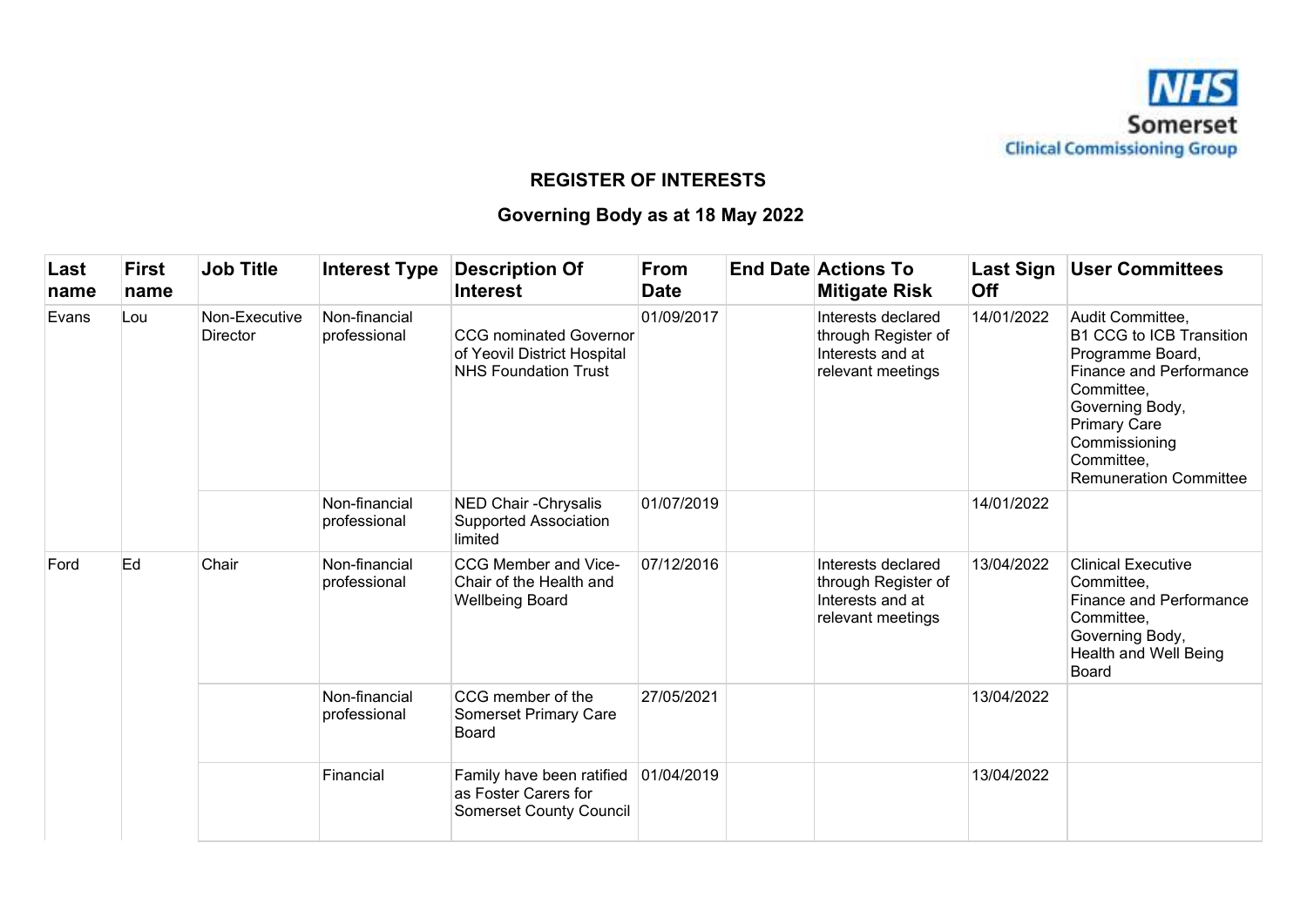|        |       | Chair                                                 | Non-financial<br>professional | First responder for<br>Somerset Accident<br><b>Voluntary Emergency</b><br>Service                                                                                                                      | 07/12/2016            |                                                              | 13/04/2022 |                                                                                                                                            |
|--------|-------|-------------------------------------------------------|-------------------------------|--------------------------------------------------------------------------------------------------------------------------------------------------------------------------------------------------------|-----------------------|--------------------------------------------------------------|------------|--------------------------------------------------------------------------------------------------------------------------------------------|
|        |       |                                                       | Non-financial<br>professional | GP Partners: 2 GP's<br>works in the Out of Hours<br>Service, one is a Local<br><b>Medical Committee</b><br>representative and<br>another is the regional<br>NHSE and CCG clinical<br>lead for dementia | 07/12/2016            |                                                              | 13/04/2022 |                                                                                                                                            |
|        |       |                                                       | Non-financial<br>professional | Minehead Medical Centre 07/12/2016<br>is a training Practice                                                                                                                                           |                       |                                                              | 13/04/2022 |                                                                                                                                            |
|        |       |                                                       | Financial                     | Partner at Minehead<br><b>Medical Centre</b>                                                                                                                                                           | 07/12/2016            |                                                              | 13/04/2022 |                                                                                                                                            |
| Fozard |       |                                                       | Financial                     | Practice is a Shareholder 07/12/2016<br>in Somerset Primary<br><b>Healthcare Limited</b>                                                                                                               |                       |                                                              | 13/04/2022 |                                                                                                                                            |
|        |       |                                                       | Financial                     | Wife is an employee of<br><b>Minehead Medical Centre</b><br>as a nurse and is involved<br>in providing Covid<br>vaccinations for West<br>Somerset PCN and<br>Somerset Foundation<br>Trust              | 04/01/2021            |                                                              | 13/04/2022 |                                                                                                                                            |
|        | Basil | Non Executive<br>Director<br>Secondary Care<br>Doctor | Indirect                      | Daughter GP NE London 02/01/2017 01/01/2022 Interests have been                                                                                                                                        |                       | declared in line with<br>the Conflicts of<br>Interest Policy | 25/11/2020 | Governing Body,<br><b>Primary Care</b><br>Commissioning<br>Committee,<br>Quality and Safety<br>Committee,<br><b>Remuneration Committee</b> |
|        |       |                                                       | Indirect                      | Wife Mental Health Act<br><b>Panel Member Dorset</b><br><b>Healthcare University</b><br><b>Foundation Trust</b>                                                                                        | 02/01/2017 01/01/2022 |                                                              | 25/11/2020 |                                                                                                                                            |

Fozard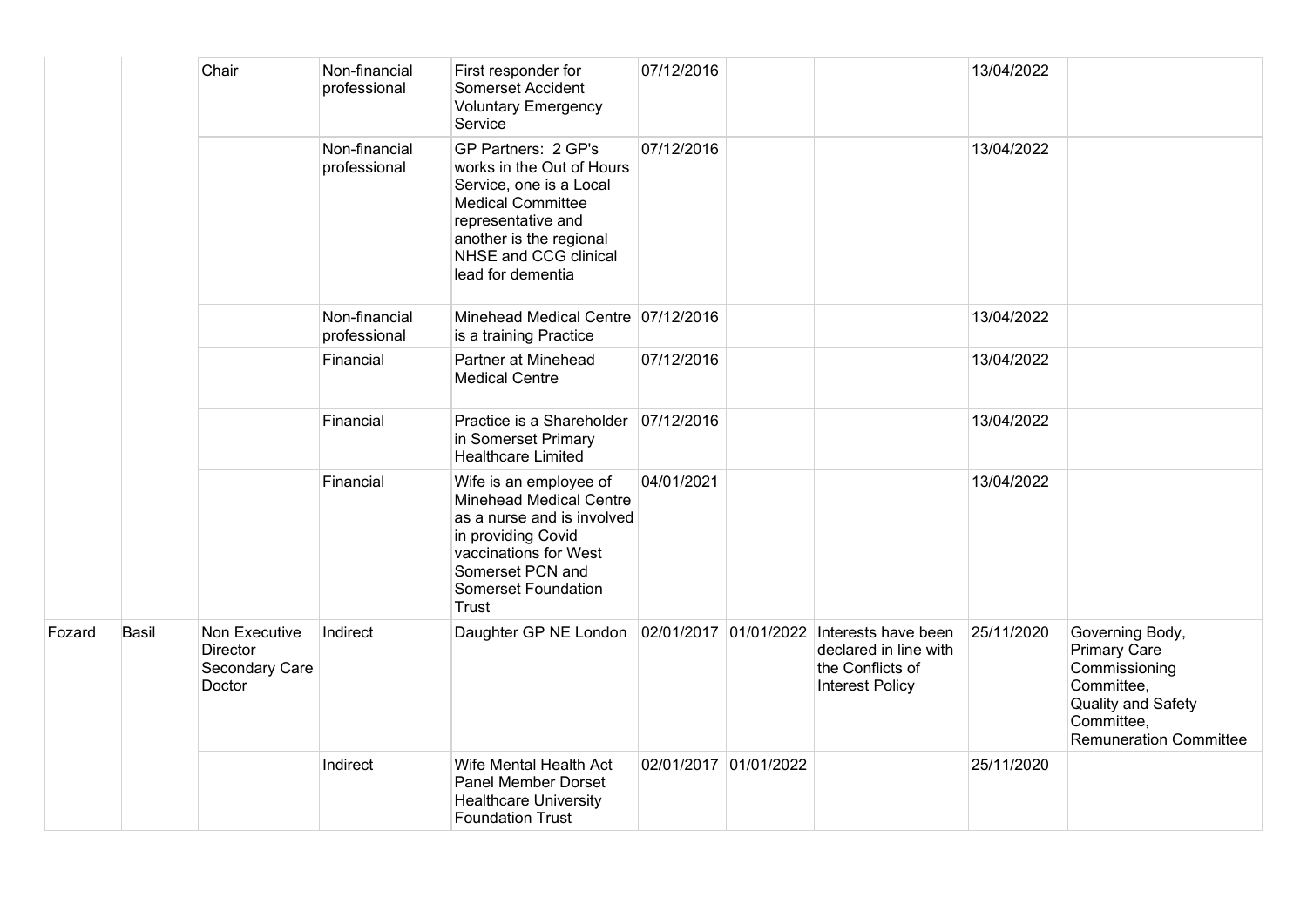| Goodchild Judith |       | Chair<br>Healthwatch<br>Somerset                          | Non-financial<br>professional | Public governor SFT                                                                                                                                                               | 31/05/2011 |                       | Interests have been<br>declared in line with<br>the Conflicts of<br><b>Interest Policy</b> | 30/12/2021 | FFMF Programme Board,<br>Governing Body,<br>Health and Well Being<br>Board,<br>ICS Shadow Board,<br><b>Primary Care</b><br><b>Commissioning Committee</b> |
|------------------|-------|-----------------------------------------------------------|-------------------------------|-----------------------------------------------------------------------------------------------------------------------------------------------------------------------------------|------------|-----------------------|--------------------------------------------------------------------------------------------|------------|-----------------------------------------------------------------------------------------------------------------------------------------------------------|
| Grant            | Trudi | Director of<br><b>Public Health</b>                       | Non-financial<br>professional | <b>Employee of Somerset</b><br><b>County Council</b>                                                                                                                              | 01/11/2012 |                       | Interest declared<br>through Register of<br>Interests and at<br>relevant meetings          | 31/12/2021 | Governing Body                                                                                                                                            |
|                  |       |                                                           | Non-financial<br>personal     | Partner's sister is<br>currently employed as a<br>school nurse in Somerset.                                                                                                       | 01/09/2018 |                       |                                                                                            | 31/12/2021 |                                                                                                                                                           |
|                  |       |                                                           | Non-financial<br>professional | Visiting Professor,<br>University of the West of<br>England                                                                                                                       | 21/04/2021 |                       |                                                                                            | 31/12/2021 |                                                                                                                                                           |
| Grey             | Wendy | Non Executive<br>Director<br>(Practice<br>Representative) | Indirect                      | Son and Daughter in Law 24/05/2019<br>all employed at Yeovil<br><b>District Hospital</b>                                                                                          |            |                       | Interests have been<br>declared in line with<br>the Conflicts of<br><b>Interest Policy</b> | 06/01/2022 | Governing Body,<br><b>Quality and Safety</b><br>Committee                                                                                                 |
|                  |       |                                                           | Financial                     | Consultancy contract with 13/12/2021<br><b>Yeovil Primary Care</b><br>Network and 100Fold to<br>support vaccination<br>campaign and CQC<br>registration workstream                |            |                       |                                                                                            | 06/01/2022 |                                                                                                                                                           |
|                  |       |                                                           | Financial                     | Director of Gemini<br><b>Healthcare Consultancy</b><br>Ltd                                                                                                                        | 08/07/2019 |                       |                                                                                            | 06/01/2022 |                                                                                                                                                           |
|                  |       |                                                           | Financial                     | Gemini Healthcare<br>Consultancy has<br>accepted a contract to<br>support Dorset<br>Healthcare Trust with the<br>support and development<br>of their infection control<br>service |            | 22/07/2021 31/03/2022 |                                                                                            | 06/01/2022 |                                                                                                                                                           |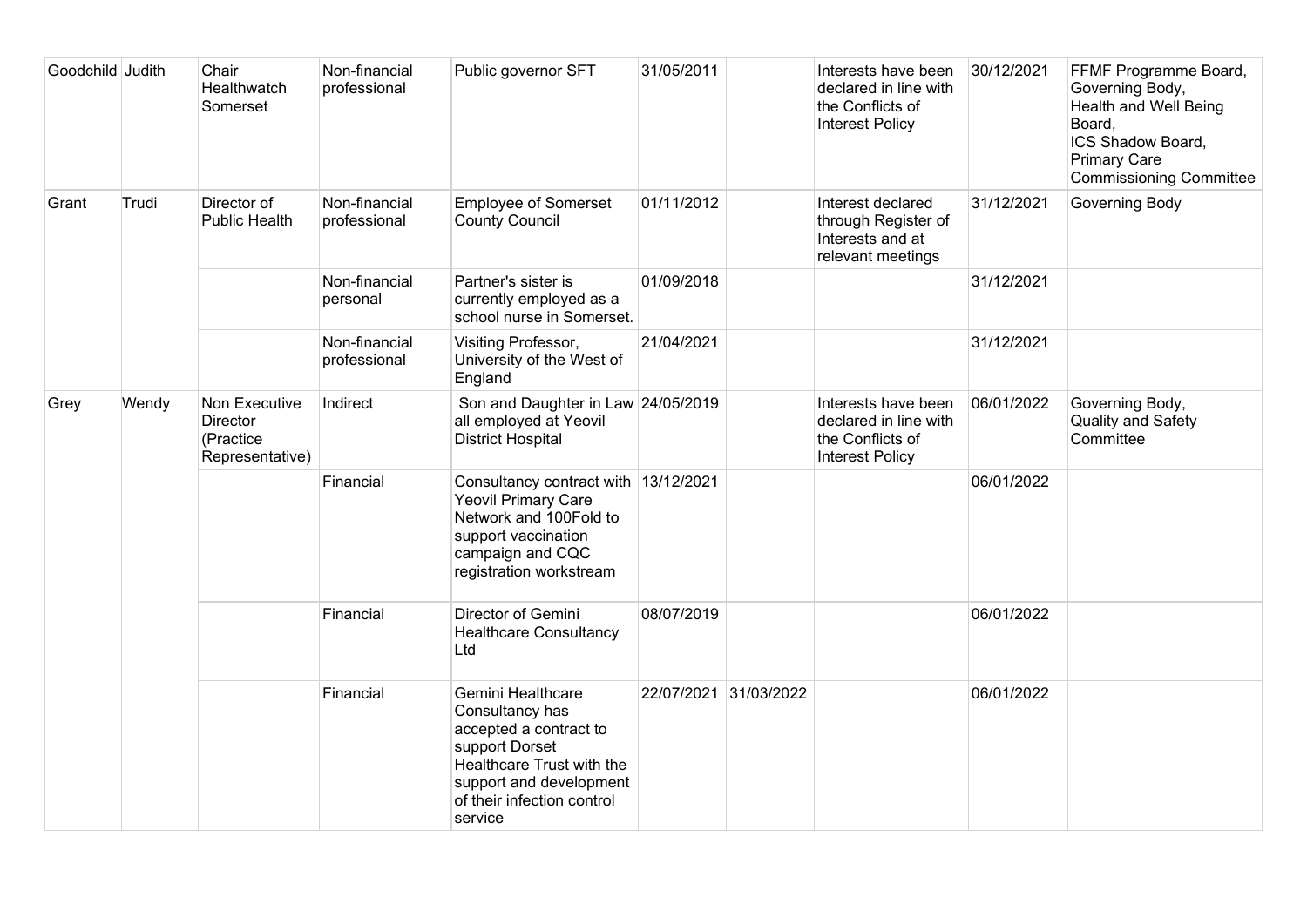| Heard | Maria  | Programme<br>Director, Fit for<br>my Future               | Non-financial<br>professional | Non Exec Director South<br><b>West Academic Science</b><br><b>Network</b>                       | 04/05/2020 | Interests have been<br>declared in line with<br>the Conflicts of<br><b>Interest Policy</b> | 30/12/2021 | <b>B1 CCG to ICB Transition</b><br>Programme Board,<br><b>Clinical Executive</b><br>Committee,<br>Governing Body,<br><b>Risk Management Group</b>                                                                                                                                                          |
|-------|--------|-----------------------------------------------------------|-------------------------------|-------------------------------------------------------------------------------------------------|------------|--------------------------------------------------------------------------------------------|------------|------------------------------------------------------------------------------------------------------------------------------------------------------------------------------------------------------------------------------------------------------------------------------------------------------------|
|       |        |                                                           | Financial                     | On secondment from<br>South, Central and West<br><b>Commissioning Support</b><br>Unit           | 01/03/2019 |                                                                                            | 30/12/2021 |                                                                                                                                                                                                                                                                                                            |
|       |        |                                                           | Indirect                      | Parent is a Community<br>Paediatric consultant with<br><b>Sussex Community NHS</b><br><b>FT</b> | 01/03/2019 |                                                                                            | 30/12/2021 |                                                                                                                                                                                                                                                                                                            |
| Heath | David  | Non-executive<br>Director                                 | Non-financial<br>professional | Chair of Microgeneration<br><b>Certification Services</b><br>Standards                          | 01/01/2021 | Interests have been<br>declared in line with<br>the Conflicts of<br><b>Interest Policy</b> | 30/12/2021 | Governing Body,<br><b>Primary Care</b><br>Commissioning<br>Committee,<br><b>Remuneration Committee</b>                                                                                                                                                                                                     |
|       |        |                                                           | Non-financial<br>professional | Chair of Policy and Public 06/08/2018<br>Affairs Board, Institute<br>and Faculty of Actuaries   |            |                                                                                            | 30/12/2021 |                                                                                                                                                                                                                                                                                                            |
|       |        |                                                           | Non-financial<br>professional | Chair, Costs Lawyer<br><b>Standards Board</b>                                                   | 28/01/2021 |                                                                                            | 30/12/2021 |                                                                                                                                                                                                                                                                                                            |
|       |        |                                                           | Non-financial<br>professional | Chair, Independent<br><b>Funeral Standards</b><br>Organisation                                  | 01/06/2021 |                                                                                            | 30/12/2021 |                                                                                                                                                                                                                                                                                                            |
| Henly | Alison | Director of<br>Finance,<br>Performance<br>and Contracting |                               | Nil to declare                                                                                  |            |                                                                                            | 03/05/2022 | Audit Committee,<br><b>Clinical Executive</b><br>Committee,<br><b>Finance and Performance</b><br>Committee,<br>Governing Body,<br>Non-Emergency Patient<br><b>Transport Service</b><br>(NEPTS) Procurement<br>Board,<br><b>Primary Care</b><br>Commissioning<br>Committee,<br><b>Risk Management Group</b> |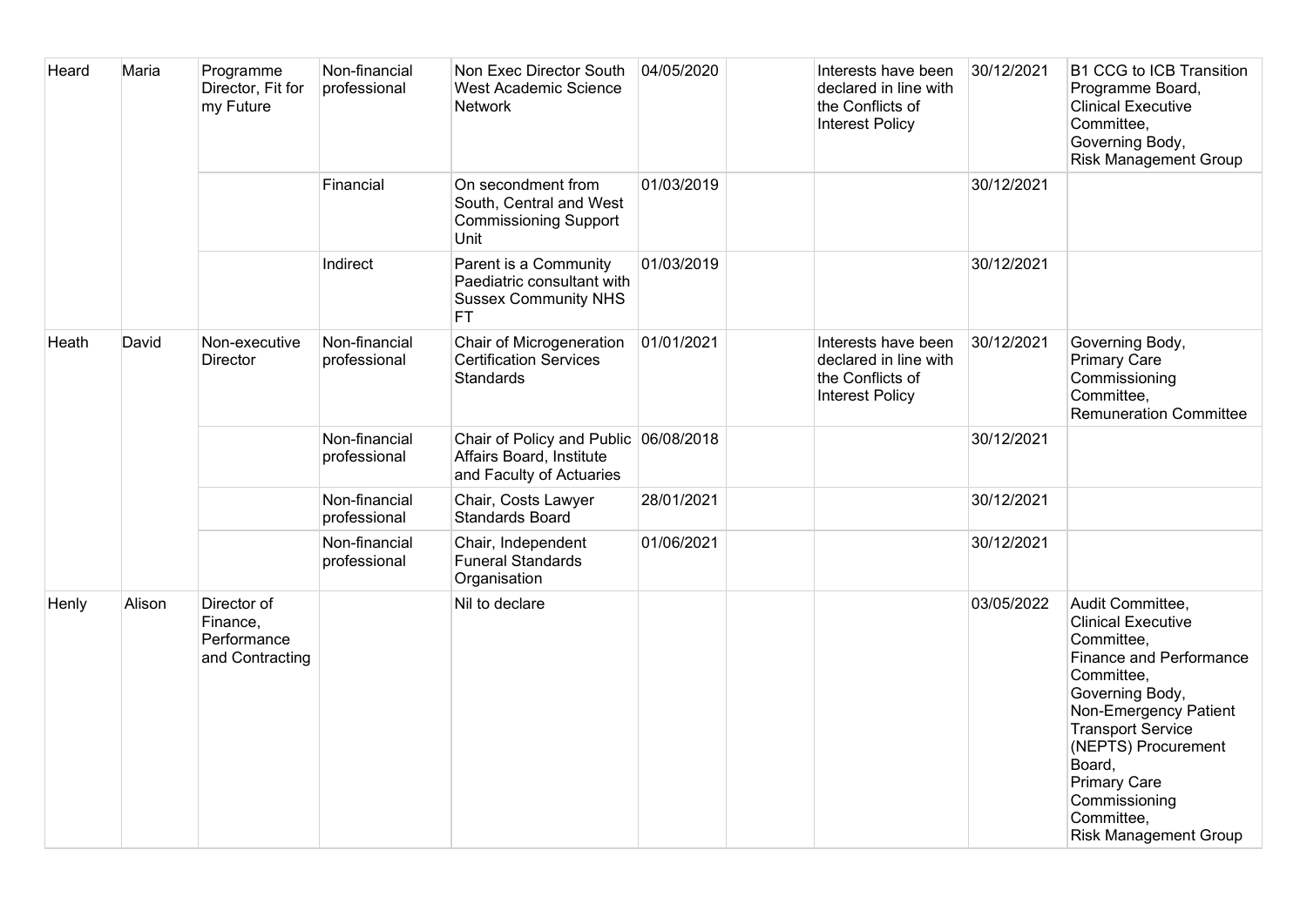| Mann   | Trudi   | Non Executive<br><b>Director</b><br>(Practice<br>Representative) | Financial                     | Network Manager,<br><b>Taunton Central Primary</b><br><b>Care Network</b>                                                                                               | 04/08/2021 | Interests have been<br>declared in line with<br>the Conflicts of<br><b>Interest Policy</b> | 12/05/2022 | <b>Finance and Performance</b><br>Committee,<br>Governing Body,<br>Non-Emergency Patient<br><b>Transport Service</b><br>(NEPTS) Procurement<br><b>Board</b>                                                                                 |
|--------|---------|------------------------------------------------------------------|-------------------------------|-------------------------------------------------------------------------------------------------------------------------------------------------------------------------|------------|--------------------------------------------------------------------------------------------|------------|---------------------------------------------------------------------------------------------------------------------------------------------------------------------------------------------------------------------------------------------|
|        |         |                                                                  | Indirect                      | Sister in law is Deputy<br>Practice Manager at<br><b>Minehead Medical Centre</b>                                                                                        | 05/11/2019 |                                                                                            | 12/05/2022 |                                                                                                                                                                                                                                             |
|        |         |                                                                  | Non-financial<br>personal     | Trustee and Treasurer of<br>the West Somerset Food<br><b>Cupboard (Charity No</b><br>1198591)                                                                           | 11/05/2022 |                                                                                            | 12/05/2022 |                                                                                                                                                                                                                                             |
| Paine  | Grahame | Non Executive<br><b>Director</b>                                 | Non-financial<br>professional | Chair of Trustee board,<br><b>SPARK Somerset</b>                                                                                                                        | 10/03/2022 | Interests have been<br>declared in line with<br>the Conflicts of<br><b>Interest Policy</b> | 31/03/2022 | <b>Finance and Performance</b><br>Committee,<br>Governing Body,<br><b>Remuneration Committee</b>                                                                                                                                            |
|        |         |                                                                  | Non-financial<br>professional | Trustee, Festival Medical<br><b>Services</b>                                                                                                                            | 26/03/2022 |                                                                                            | 31/03/2022 |                                                                                                                                                                                                                                             |
|        |         |                                                                  | Non-financial<br>professional | <b>Weston College</b>                                                                                                                                                   | 24/10/2019 |                                                                                            | 31/03/2022 |                                                                                                                                                                                                                                             |
| Rimmer | James   | <b>Chief Executive</b>                                           | Non-financial<br>professional | I am a member of the<br>National Institute of<br>Health Research (NIHR)<br><b>Commissioned Panel for</b><br><b>Health Services and</b><br>Delivery Reseach<br>Programme | 01/11/2017 | Interests have been<br>declared in line with<br>the Conflicts of<br><b>Interest Policy</b> | 03/01/2022 | <b>Clinical Executive</b><br>Committee,<br>Governing Body,<br>Health and Well Being<br>Board, Information<br>Governance Records<br><b>Management and Caldicott</b><br>Committee,<br>Remuneration Committee,<br><b>Risk Management Group</b> |
|        |         | <b>Chief Executive</b>                                           | Financial                     | am the Senior<br>Responsible Officer<br>(System Lead) for the<br>Somerset Integrated Care<br>System                                                                     | 01/10/2020 |                                                                                            | 03/01/2022 |                                                                                                                                                                                                                                             |
|        |         | Chief Executive   Indirect                                       |                               | My wife is Associate<br>Professor of Public Health<br>at University of Bristol                                                                                          | 01/01/2018 |                                                                                            | 03/01/2022 |                                                                                                                                                                                                                                             |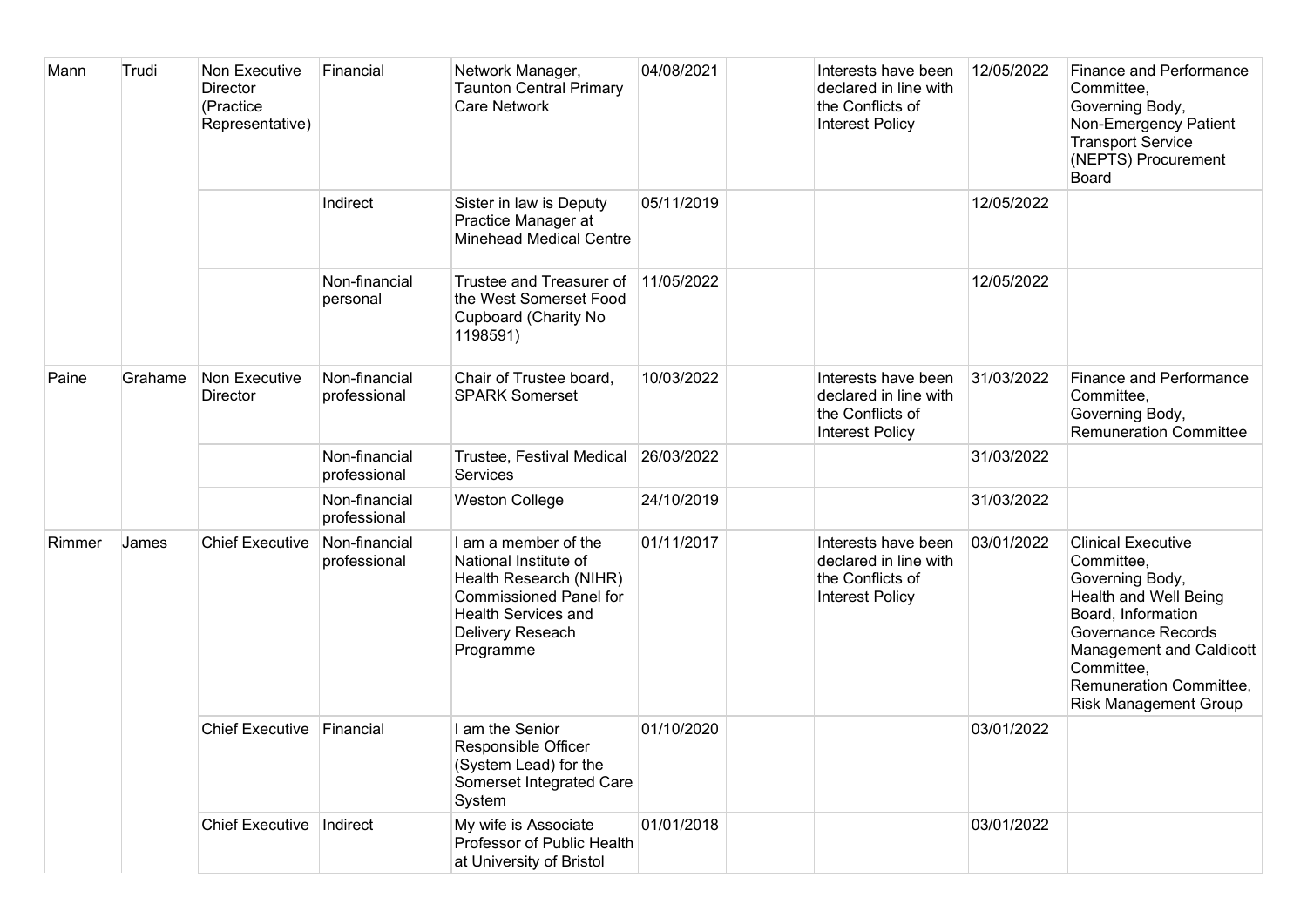|                 |       | <b>Chief Executive</b>                                          | Non-financial<br>professional | Occasional newspaper<br>reviewer for BBC Radio<br>Somerset                                                                                                                                                                            | 01/09/2019 | 03/01/2022 |                                                                                                              |
|-----------------|-------|-----------------------------------------------------------------|-------------------------------|---------------------------------------------------------------------------------------------------------------------------------------------------------------------------------------------------------------------------------------|------------|------------|--------------------------------------------------------------------------------------------------------------|
|                 |       | <b>Chief Executive</b>                                          | Indirect                      | Somerset CC is<br>participating in an NHIR<br>childhood obesity and<br>activity study (NAPSAC)<br>which is being led by my<br>wife                                                                                                    | 01/07/2019 | 03/01/2022 |                                                                                                              |
|                 |       | <b>Chief Executive</b>                                          | Indirect                      | Somerset CCG is a<br>partner in an NHIR<br>School for Public Health<br>study which is mapping<br>child health systems at a<br>local level to reduce child<br>health inequalities in<br>which my wife is part of<br>the research team. | 01/07/2019 | 03/01/2022 |                                                                                                              |
|                 |       | <b>Chief Executive</b>                                          | Non-financial<br>personal     | Trustee for Changing<br>Tunes, a charity which<br>works both inside prison<br>and beyond, using music<br>and mentoring to help<br>people lead meaningful<br>lives, free from crime.                                                   | 01/04/2016 | 03/01/2022 |                                                                                                              |
|                 |       | <b>Chief Executive</b>                                          | Non-financial<br>professional | Visiting lecturer at the<br>University of Bristol                                                                                                                                                                                     | 01/10/2018 | 03/01/2022 |                                                                                                              |
| Rowswell Alison |       | <b>Acting Director</b><br>of Operations<br>and<br>Commissioning |                               | Nil to declare                                                                                                                                                                                                                        |            | 05/01/2022 | <b>Clinical Executive</b><br>Committee,<br>FFMF Programme Board,<br>Governing Body, Risk<br>Management Group |
| Thomas          | Helen | GP member of<br>Governing Body                                  |                               | Nil to declare                                                                                                                                                                                                                        |            | 01/01/2022 | Audit Committee,<br>Governing Body                                                                           |

Thomas